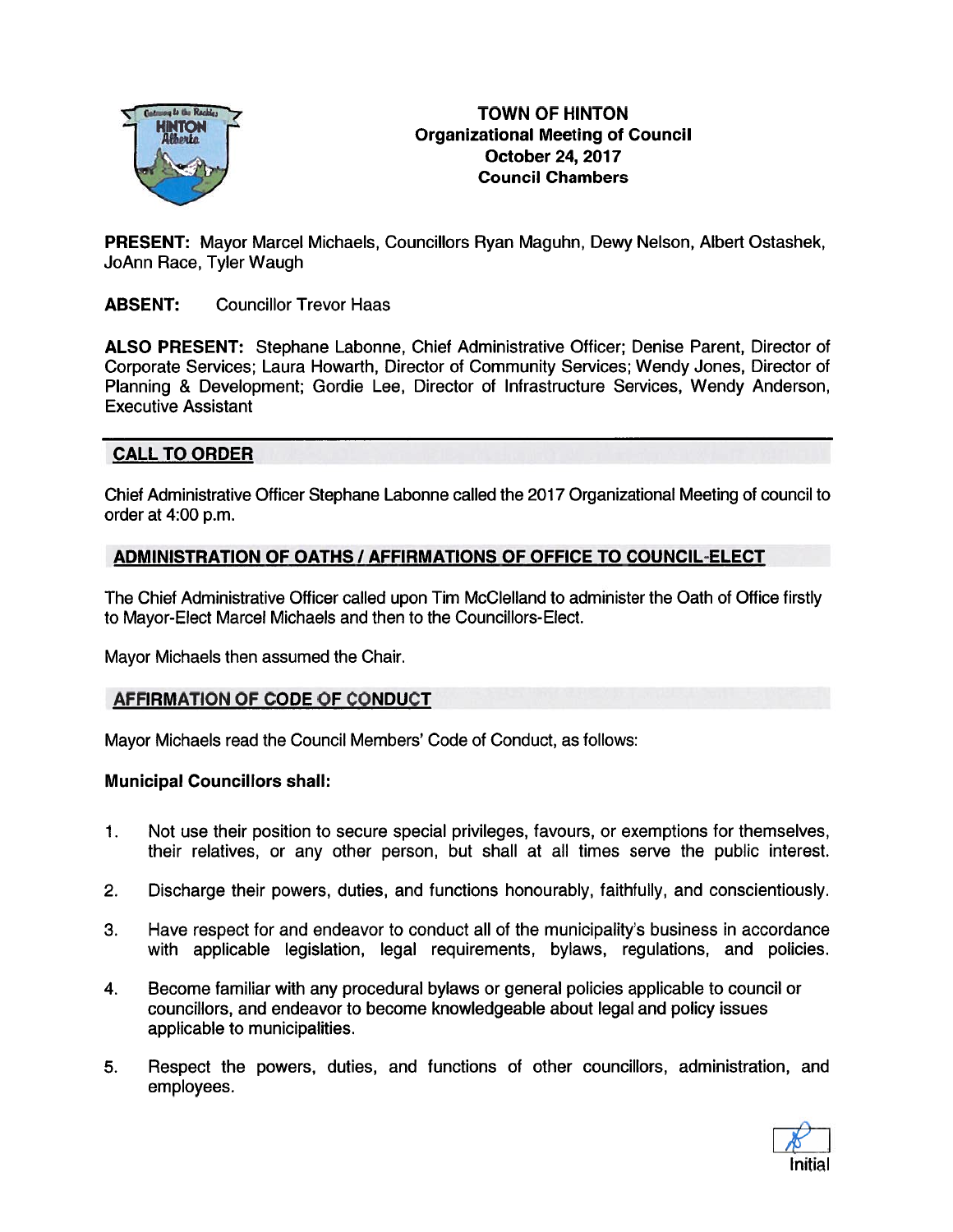Town of Hinton Organizational Meeting of Council — October 24, 2017 Page | 2

- 6. Treat fellow councillors, committee members, employees, and members of the public with respect, honesty, and fairness.
- 7. Declare any pecuniary interest when it is appropriate to do so.
- 8. Safeguard confidential information, including that of the municipality, council, and employees, and in that regard, respec<sup>t</sup> the requirements of both the Municipal Government Act, R.S.A. 2000, c. M-26, and the Freedom of Information and Protection of Privacy Act, R.S.A. 2000, c. F-25.

OSTASHEK - That Council adopts and affirms the Town of Hinton Code of Conduct as presented.

### ADOPTION OF AGENDA

MAGUHN - That the Agenda for the Organizational Meeting of Council of October 24, 2017 be adopted as presented.

CARRIED

CARRIED

#### ACTION ITEMS

Refer to the Organizational Meeting of Council Agenda package for October 24. 2017 for detailed background information on these decisions.

#### 1. 2017—2018 Council Meeting Schedule

NELSON — That Council adopts the 2017 — 2018 Meetings of Council as presented in Attachment #1.

#### CARRIED

OSTASHEK - That Council change the meeting time for Regular Council meetings and Standing Committee meetings from 4:00 p.m. to 5:00 p.m. effective November 7, 2017 until December 37, 2017.

CARRIED

#### 2. 2017 — 2018 Deputy Mayor Terms

RACE — That Council adopts the 2017 — 2021 Deputy Mayor Terms as presented in Attachment #2.

CARRIED

#### 3. Council Representation on Boards & Committees

MAGUHN - That Council approves the 2017 —2018 Council Representation on Boards and Committees as presented in Attachment #3.

CARRIED